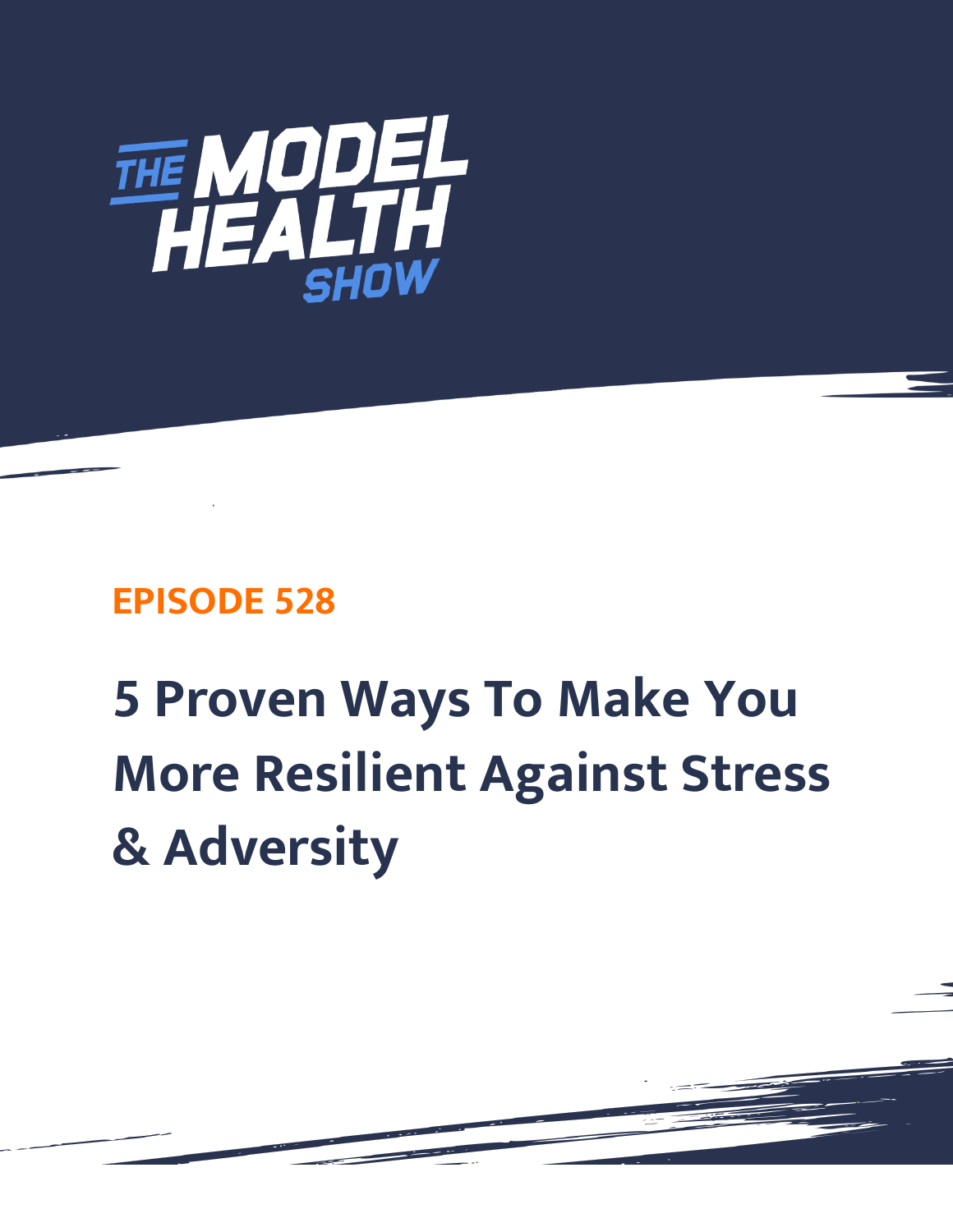## **You are now listening to The Model Health Show with Shawn Stevenson. For more, visit themodelhealthshow.com.**

**SHAWN STEVENSON:** Welcome to the Model Health Show. This is fitness and nutrition expert Shawn Stevenson, and I'm so grateful for you tuning in with me today. We're going through a lot of turbulence right now, a lot of trials and tribulations as a society. And this is a time, more than ever, to make ourselves stronger, more resilient, and more adaptable to the stress that we're facing today. In this episode, we're going to be going to be talking about five clinicallyproven strategies to make you more resilient against stress and adversity. Steve Maraboli said, "Life doesn't get easier or more forgiving. We get stronger and more resilient." And that's what this episode is all about, literally making ourselves more capable to handle adversity.

And adversity can come in many forms today, whether it's struggle with friends and family members over social and political issues, whether it's a struggle over health policy and adapting to changes happening with various mandates, whether it's simply fear, and being able to overcome all of the incessant fear messages that are being impressed upon our families. All of these things can create debilitation and depression, anxiety. And, this is the keyword, and they can also create strength, resilience, courage, and power. It's really up to us in how we're going to handle these things. And I want to remind you of how powerful you are to effect change in your own life and the world around you. And again, we're going to focus on today, what can we actually do to make ourselves more resilient against stress and adversity.

The first way, number one, and this is backed by researchers at Harvard Medical School, who reported findings that strength training provides an opportunity to overcome obstacles in a controlled, predictable environment, which, they found, has the capacity to dramatically increase mental resilience. So being able to strength-train in this controlled, predictable environment is then able to out-picture itself in the world as more mental resilience. Now, the question is, why is that? Well, when you lift weights, yes, you're training your muscles, but you're also training your brain and your nervous system. Strength training has a remarkable influence on our nervous system. Part of the recovery process isn't just about recovering from the micro-tears in our muscles. We're also recovering our nervous system.

And this is a big part, if we're looking at somebody who's doing powerlifting, for example, and this isn't about which flavor of this is going to be most effective, whether it's powerlifting or strength training, which there's a difference between the two, but if you're doing max lifts, this is why the next day you can't come back, more than likely, and do another max lifts if you just did one the day before, whether it's a max deadlift, bench press, whatever the case might be. It's not necessarily that your muscles are suddenly unable to do the thing, it's that the nervous system has to recalibrate itself and heal, because it's, really, in training your entire [system and encoding your system to be physiologically and psychologically capable, aware that](https://themodelhealthshow.com/resilient-stress/) 

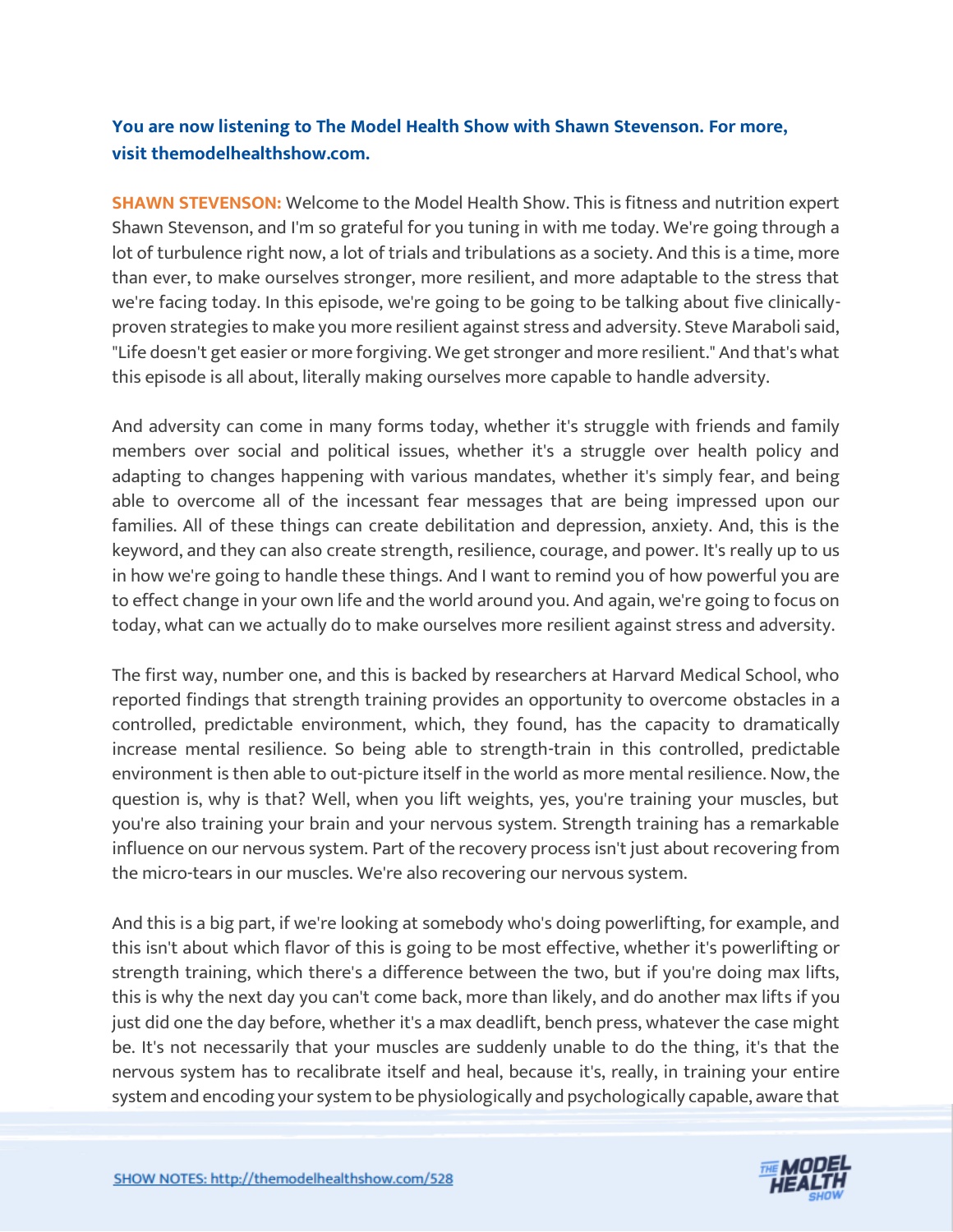that stress you just undertook, not only can you do it and supersede it, but I want you, your body...

This is the instructions from your body and your brain, I want you to be strong enough that if you're faced with this challenge again, not only can you do it, you're going to be able to do it and have more left in the tank. Alright. That's really the overlooked benefit of strength training, is that it's not just, again, not just training and making you physically stronger from a muscular standpoint, but also how it makes you stronger by improving the tone and the capacity of your nervous system. The process of lifting weights is, in essence, creating a safe stress or a structured stress that elicits an adaptive response.

To put this in a category, using the lexicon that we have today, lifting weights provides a hormetic stressor. It's a hormetic stressor. So, we tend to have this very black and white perception about stress. Stress bad. Hulk smash, stress bad. But stress isn't all bad. Alright? As a matter of fact, just about anything in life has some form of stress that is riding along with it. Alright? We require stress in order to function. Even our cells replicating, it is a stressful process for our cells to do that job. Stress is not inherently good or bad. And as a matter of fact, again, stress is what's encouraging life to move forward, our development. And the very good example of seeing this first-hand is the development of our bodies getting physically stronger by taking advantage of a physical stress, for example. The body continues to move forward and adapt when it's presented with stress. The same thing with our immune system, same thing with our cardiovascular system, the list goes on and on.

Now, here's the rub. If, for example, we're not allowed or able to recover from said stress, so we get that exercise input, a hormetic stressor is a stress that we are exposed to that makes us better when we are allowed to recover. That's the key. So, if you're just hammering away, beating your body up for hours a day every day, you're not going to be able to have a healthy adaptation to that stress, so it's the recovery period as well that is incredibly valuable. But we first need the trigger, so the lifting weights, the strength training is the trigger that sets off that reaction, it's pushing that button down on that catapult that then moves us forward. But we have to have that process of recovery, so adapting to said stress. Again, I want you to take on this label of a safe stress or a structured stress where we are proactively giving ourselves this stress input and thereby making our body more resilient to outside forces, making our nervous system more resilient to outside external forces. Your brain and your nervous system is facing that challenge along with you, with your muscles. We just think about in terms of muscle, alright? And I'm conjuring up Diana Ross songs right now, "I want muscle," shoutout to Diana Ross. Or Olivia Newton-John, "Physical, physical," you know what I'm talking about.

These are the things conjuring up for me, we think it's that out-picturing with the muscle, but what's really working along with us is your brain and your nervous system. Your brain is there

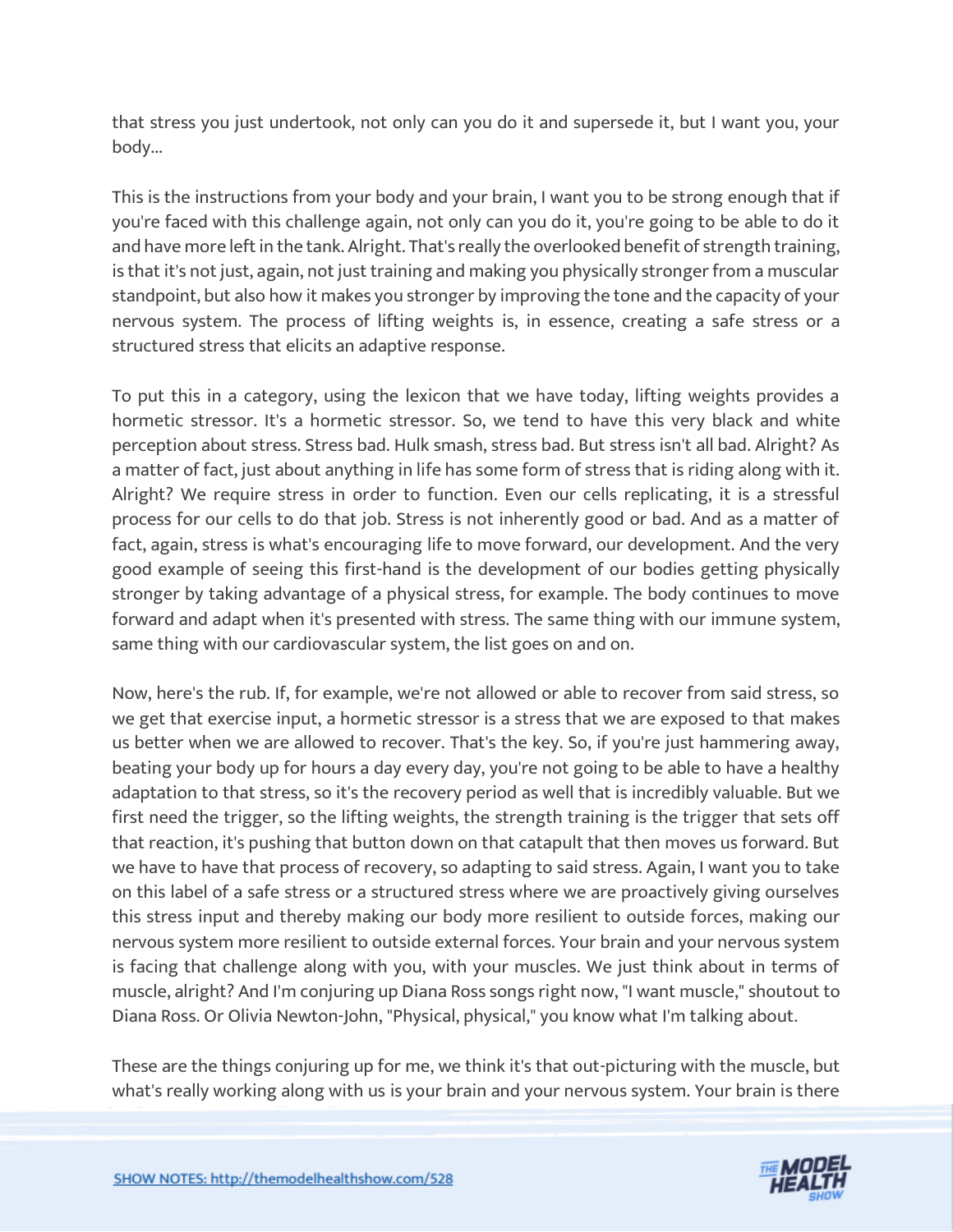really not just coaching you through the process, but your brain obviously is controlling what your muscles are doing in the first place. And so, your brain is there with you facing the challenge, or nervous system is there with you facing the challenge, getting stronger, more resilient as well. And again, the Harvard researchers affirm that this then out pictures itself in the external world, making you more resilient to mental factors, to stressors out there. So, you create this structured stress, safe stress makes you more capable and ready to handle what the world is throwing at you. Alright? So how do we really leverage this? Well, again, we're looking at strength training specifically in this instance, and what does that look like? This means lifting weights, so squats, deadlifts, bench press, pull-downs, pull-ups, pushing and pulling with our upper and lower body.

But this can also mean utilizing our body weight for these exercises. Especially if we're just getting started, these are all incredibly viable things for us to do. Even advanced folks, you can make things more challenging. So, this can go from a bodyweight squat to a goblet squat where you hold a dumbbell in front of you, to holding a couple of dumbbells, to if we get really advanced, I'm just saying in the context of not even being in a gym with a barbel on your back, let alone that can really elicit some of the best response as far as our nervous system and muscle development. But what if we're moving forward in that bodyweight paradigm? Well, then we can get to single-leg squats, pistol squats. We can use our own bodies for the resistance. So, when I say strength training, this doesn't just mean you need to be throwing weights around. But that resistance, our body, and gravity, that in and of itself, wow, you can get an incredible structured stress without any rules, you don't need equipment, no excuses, none of that. It's just if you've got a body, you've got a gym. If you've got a body, you have the capacity to make yourself physically and mentally stronger. And this is the time more than ever to do it.

I want you to be a warrior out here. I want you to be strong and capable and courageous and able to deal with all of the turbulence that's happening in the world. We have to proactively get ourselves stronger right now, and that means getting ourselves physically stronger as well. And if you think about the concept or the out-picturing of muscle on our frames, it's literally like a defense. We don't build up the packages just to bounce them up and down, that's not why we do it. It's kind of like a protective shield over your heart. Through our evolution, stuff was wild out here, alright? Facing off against animals, facing off against other tribes, whatever the case might. You're building up, having that muscle is a protective thing on your frame, it's like armor. Alright? It's really remarkable when we start to think about what are the actual utility value of things like this, then we just, again, we think in terms of the Instagram model or magazine cover or those types of things. No, this is something that we were gifted with, we've evolved to enact these things, to make us more resilient.

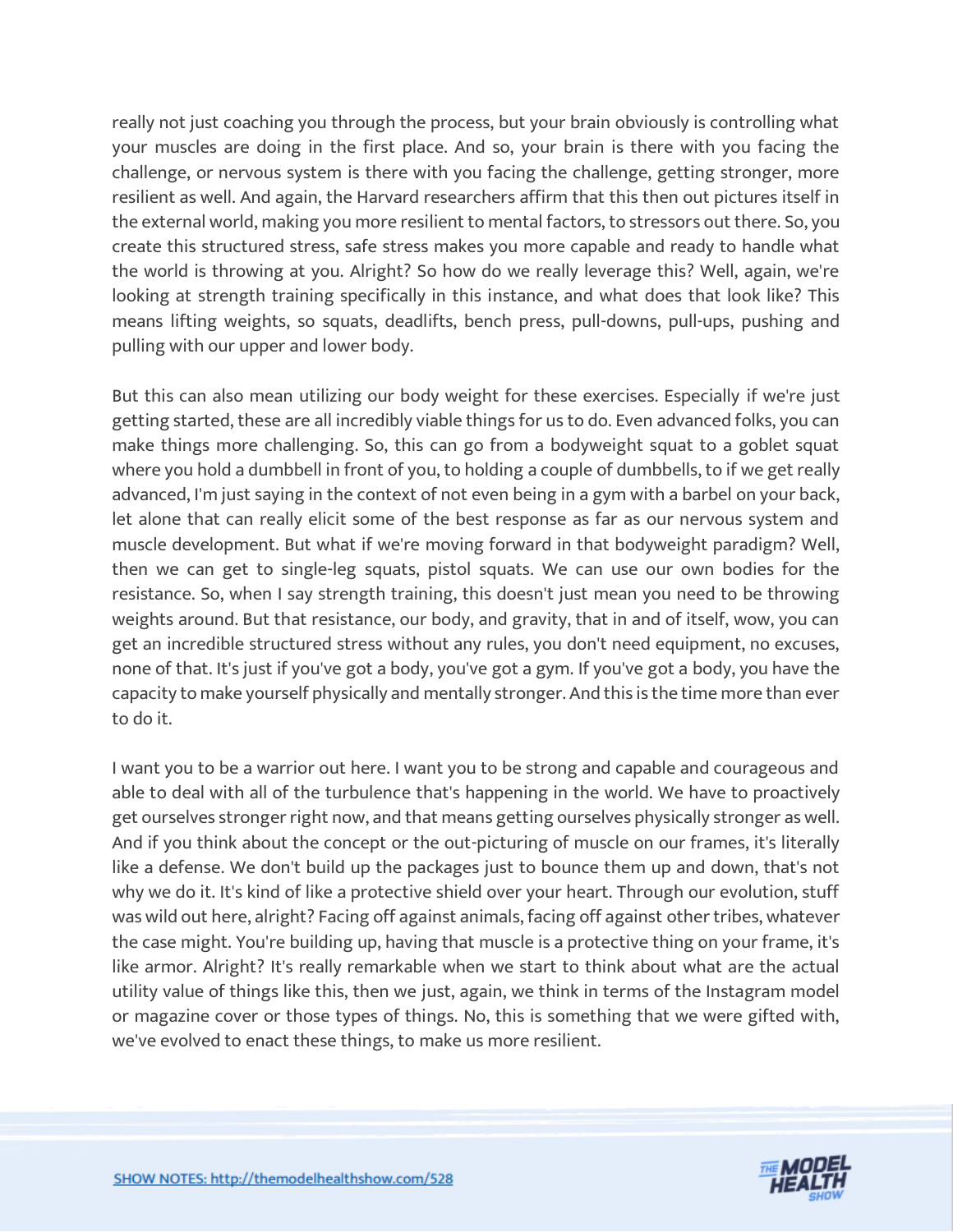The term survival of the fittest, this is another dimension of looking at that. So again, strength training doesn't have to be lifting weights per se but just having a mechanism of resistance. And now here's the thing, if we can get a variety of these things, this is even better, because it's a variety of stressors to adapt to. Have you ever noticed even if you've been fit in a certain thing, you really acclimated to doing a certain type of workout, if you do a completely different type of workout...? So maybe you go, and you do the 3 x 10 sets at the gym, three sets of 10, four, or five exercises. But then suddenly you work out with somebody, and you do some supersets where you're doing pushup and immediately going over to a seated row, back-toback, and you do a bunch of supersets, maybe do five different types of supersets, and you're cooked. Maybe even do less, maybe the workout is half as long, but you're sweating more just like, "Man, I'm in good shape. This workout is kicking my butt." Or you do yoga, and you do a different type of yoga, and you're just like, "Man, this is really kicking my butt." And you're acclimated to...

That category, but that specific one, and it's not that it's harder on you physically. It's harder on your nervous system because you're doing something different. That's the thing. And so, again, change it up, add in some variety, especially right now, try something new. Add in a little bit more unconventional training, because we live in unconventional times. This is why I really love these tools that I have, especially when the world's shut down when the gym's shut down, being able to have my steel clubs and my steel maces, to be able to swing those around to work on my mobility, my musculature in unique ways, but actually, it has a long history of use in warrior training. And of course, kettlebells being a tool that have been used for a very long time, but I really love my steel maces and steel clubs, and I get them from Onnit. Go to onnit.com/model, get 10% off their entire inventory of training equipment. And they're the ones who really put these things into popular culture.

You see Dwayne "The Rock" Johnson utilizing their primal kettlebell, for example. And a lot of folks don't realize just how many exercises you can do with just one of these pieces of equipment. You can take that steel mace, which is basically this long pipe-like structure with a weighted ball on the end, and I use that to do a variety of different types of lunges and using it in creative ways as I'm lunging. I use it to do a variety of different types of shoulder exercises and back exercises. There's so many different things that you can do with this one tool. And it's pretty cool. And also, it's just fine. It just adds a new dimension, and it adds some flow. That's another keyword I think we should be looking to, is finding some more flow in life, when things can be a little bit rocky. So, again, onnit.com/model, and their training equipment is just absolutely world-class. Get 10% off, onnit.com/model.

Now, this is another important tenet here with resistance training, strength training, and becoming more resilient against stress. This study was published in the journal Frontiers in Psychology, and it revealed that lifting weights helped to reduce symptoms of anxiety for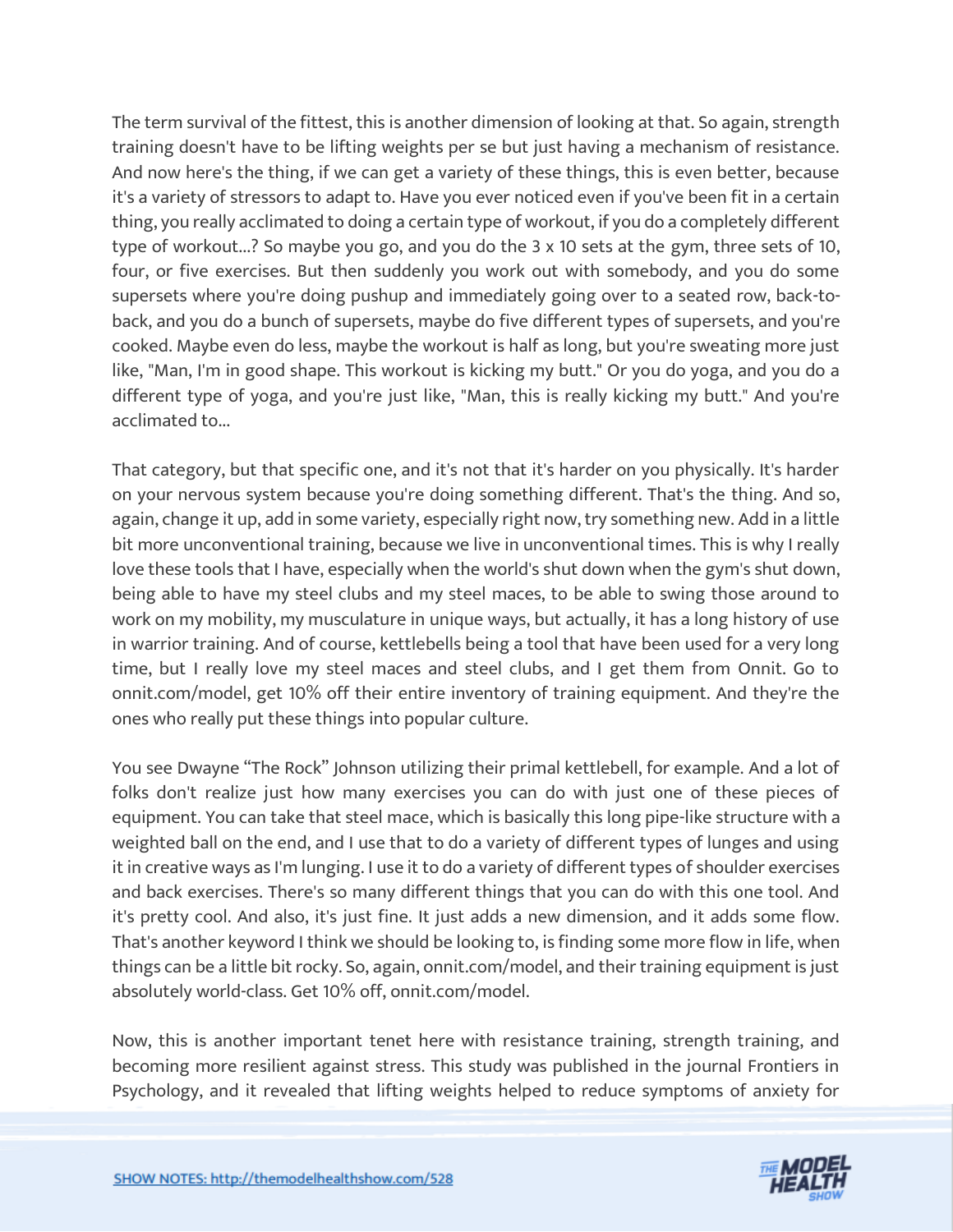study participants. Now, if we look at resilience, if we look at being able to overcome stress, anxiety can be something that acts as an anchor and makes it more difficult to rise over that wall, to rise over that obstacle. Anxiety, these are words that we've created to label symptoms or label an experience. Anxiety, there isn't one flavor of it. And it's not that it's bad, but the word itself has created so much psychological stigma that when the word comes up, it's just this bad thing. And we've talked about this with some of the most renowned experts in the world in psychology, like Dr. Susan David and her work out of Harvard, and understanding that the feeling or the experience of anxiety is giving us valuable feedback, and it can be utilized as a mechanism to help to, essentially, uncover what actions or new ways of thinking we can evolve to get ourselves from this feeling that we describe as anxiety. The anxiety is there giving us some valuable feedback.

Now, what that feedback is could be a myriad of things. This could be anxiety surrounding social interactions and connections, it could be anxiety around health, it could be anxiety around work stuff, family stuff. There's many different flavors of it. But oftentimes, our feelings, they've been medicalized, and we don't honor them anymore. And we're so external in our world and external in our inputs, in our control, with things that are controlling our thinking, that we don't often turn within and ask, "What is this feeling of anxiety trying to teach me? What is this feeling trying to guide me towards? What action or perspective shift is this anxiety trying to guide me towards?" So, feeling more empowered within our emotions, and understanding that these are our emotions. These are ours. And there's nothing inherently bad about them. The issue comes in when they debilitate us, and we're not given tools to have this introspection, and also, tools of resiliency so that it doesn't even get its hooks so deep into us in the first place.

And this is what we see in this particular study. Again, this is published in Frontiers in Psychology, revealing that lifting weights help reduce symptoms of anxiety for study participants. And also, health psychologist Kelly McGonigal, that we had the honor of having on the Model Health Show, shared with us these remarkable changes that take place in the brain as a result of exercise. Now, this is opening up the box of exercise to a lot more than just strength training, because again, we're talking about... I'm talking about today what is clinically proven, specifically making us more resilient against stress and adversity, I want to really hit that note of strength training, but really, all forms of movement can, especially when we do things that are a little bit more intense, and it creates shifts in our brain that she noted too, yes, make us more resilient against the effects of stress, and, this is what her new research found, it actually sensitizes the brain for more pleasure.

It actually makes us more sensitive to pleasure. Right now, we're the opposite. So many people in our society, we're far more sensitized to more stress. We're far more sensitized to fear. And our brain is really just hot and cooking in looking for those feelings, and very reactive to it. It's

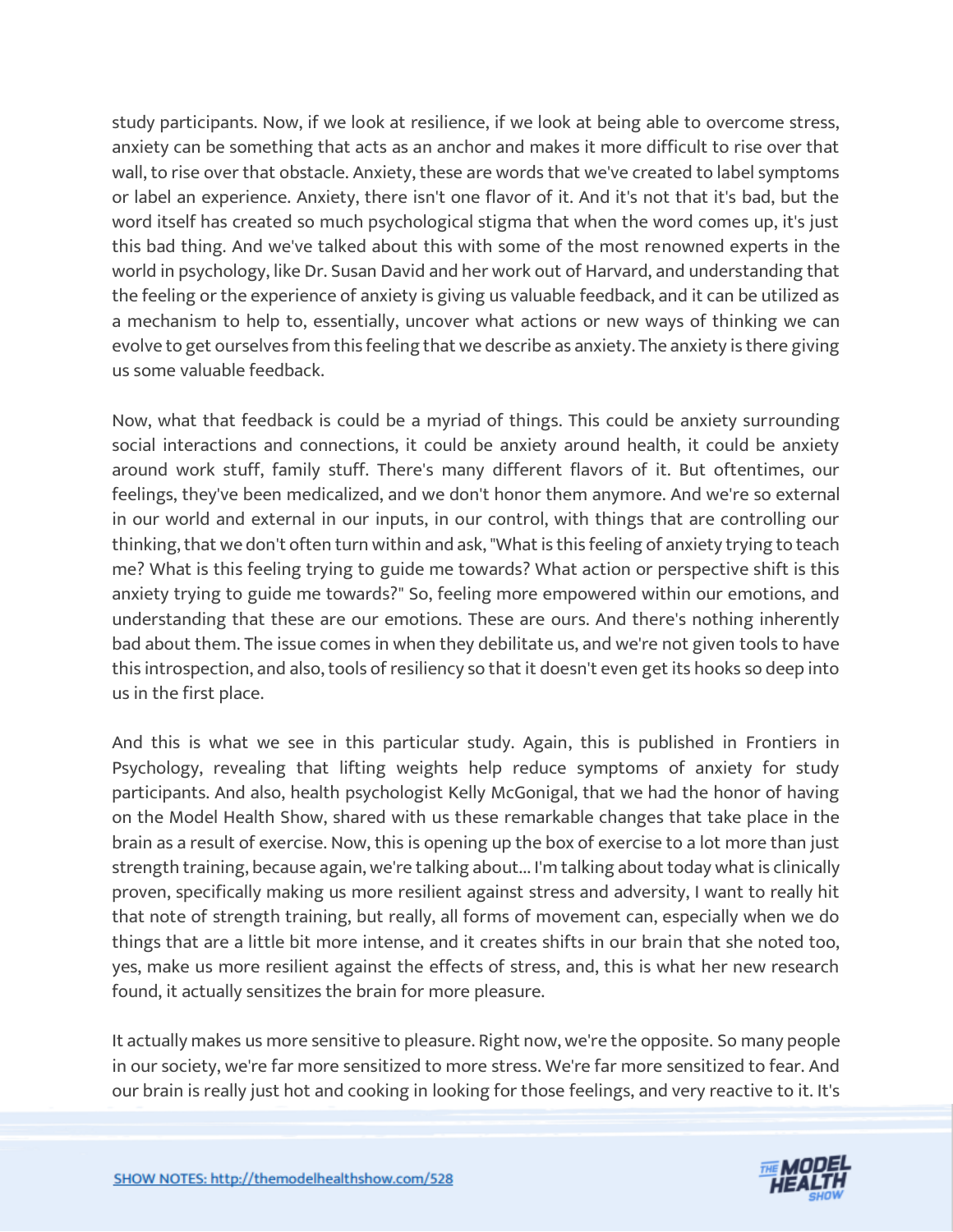like a live wire. Whereas we can create a live wire for pleasure and joy. Our brain starts to look for more pleasure, and it starts to react more positively towards it. So, it creates a positive feedback loop, which is pretty remarkable. And a little bonus here, when we're looking at stress and the impact of exercise, a big part of stress is how it can literally create tunnel vision. When we're in a heightened state of stress, when that sympathetic nervous system is running high, it literally changes our focus. Our pupils change and our senses, our vision literally becomes more hyper-focused, but in a very limited range. And we talked about this with neuroscientist Dr. Andrew Huberman out of Stanford, recently on the Model Health Show.

And intense stress and challenge can also create psychological tunnel vision, and that's another aspect. So, it creates a physical tunnel vision and a psychological tunnel vision, and what I mean by that is that when we're faced with intense stress and challenge and adversity, we have this tendency to go from many options to few options. And oftentimes, from many options to only one option. This is the one way, we got to run, we got to do this, we got to hide, whatever the case might be. We go from, "Where there's a will, there's 10,000 ways," to, "There's one way, and I'm just going to keep hammering away at this one way, this one... " Instead of going around the obstacle, under it, I can only go through, and we keep hitting our head against the wall. So psychological stress and adversity can have a tendency to create psychological tunnel vision, where we are not seeing all of the possible ways to overcome said adversity, which I'm telling you, there's so many ways to overcome the challenges in our lives, so many ways. But that creativity begins to get diminished.

Now, here's a little resource for that. A Stanford University study found that the act of literally walking away from the problem, i.e., going for a short walk, was able to increase creative inspiration by an average of 60% for test subjects, versus sitting. Literally walking away from the problem increases something they defined as creative inspiration. The effect, they noted, was evident while and shortly after walking anywhere between 5 and 16 minutes. The enhancement was specific to a flavor of creativity called divergent thinking. We had psychological tunnel vision because of the stress, going for a walk, walking away from the problem, moving our bodies, created divergent thinking, more creative ways to work around said obstacle to the goal. Unconventional thinking, ideas that might not have even seemed obvious.

We're so creative, we have so much capacity for resourcefulness, but sometimes we get limited when stress is able to get on top of us and make us close ourselves off, physiologically contracting, and getting tunnel vision and psychological tunnel vision. Having this in our back pocket, and I'm being 1000 with you, sometimes it's not been easy for me to just unplug, walk away. If I'm working on a particular project, whatever the case might be, I have that tendency toward like, "I'm getting this done." I'm locked, I'm getting it done. But without fail, every time I walk away, just go for a 15-minute walk, I come back, just ideas popping. Alright? Ideas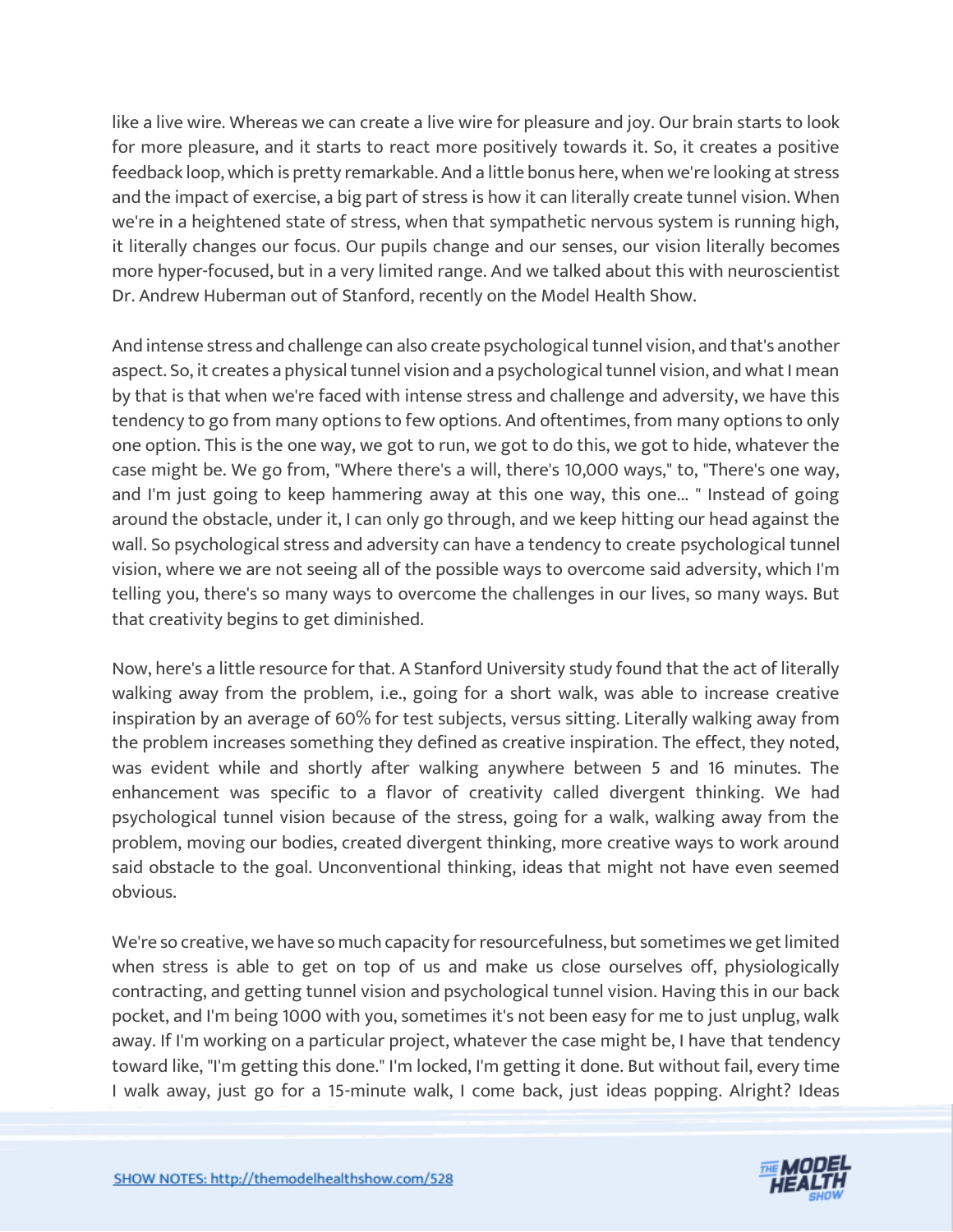popping. So, strength training. Right now, let's get ourselves stronger and more resilient to have the capacity and strength to not just face the obstacles in our world right now, but to supersede them, to overcome them.

We're going to move on to number two here, on our five proven ways to make you more resilient against stress and adversity. And number two is cryotherapy. Yes, cryotherapy has been found to increase the activity of brown adipose tissue, a type of fat that burns fat. Yes, it has been found to accelerate recovery from intense exercise. But what's remarkable about it, for our intents and purposes, is how cold exposure can increase your resilience in the face of stress. A study published in the Peer Review-Journal, QJM, Monthly Journal of the Association of Physicians, investigated the antioxidant-based stress response in cold water swimmers versus a control group of healthy subjects who didn't engage in cold water exposure. Their definition of adaptation in the study is, "Adaptation to oxidative stress is an improved ability to resist the damaging effects of reactive oxygen species, resulting from pre-exposure to a lower dose." So, pre-exposing ourselves to stress builds up this anti-oxidant capacity to then buffer the damaging effects of reactive oxygen species.

So physiologically, if we're talking about what's happening with our internal environment when we're faced with excessive stress and adversity. The stress response is a catabolic process. So, we know that there's a resulting stress hormone and the like, but also, there's an uptake in reactive oxygen species. These are elements that are well noted to be connected with accelerated aging of our bodies. And we have these things we think about in terms of just popular culture or popular ideas, that stress kills, or you can tell when somebody's lived a stressful life, they age prematurely. So, these are real things. And we can actually do something about it by utilizing cold exposure. In this study, after obtaining blood samples from the winter swimmers and examining their antioxidant defense systems, defense. They determined the swimmers developed "An adaptative response to repeated oxidative stress and postulated as a new basic molecular mechanism of increased tolerance to environmental stress." This process increases the tolerance for stress in the external world. Outside of the cold water, when they come outside of the cold water, it makes them more resilient to the external world.

Another thing that we talked about with Dr. Andrew Huberman, was when he shared that, when you choose to expose yourself to cold water, even a cold shower, it enacts a physiological stress response, and it elicits a dopamine release. So, the release of these feel-good hormones and neurotransmitters into our system, are enacted as well. You've cut the cold water on while you stand there for a minute or two, even maybe 30 seconds to start, then you shut the water off, or even shifted to warm water, you're dousing your system with feel-good hormones on top of this stress response. He shared that this stress response conditioning can dramatically increase resiliency to stress in our day-to-day lives because when a stressful situation occurs, you're better able to recognize that state. Your body and your brain is now better able to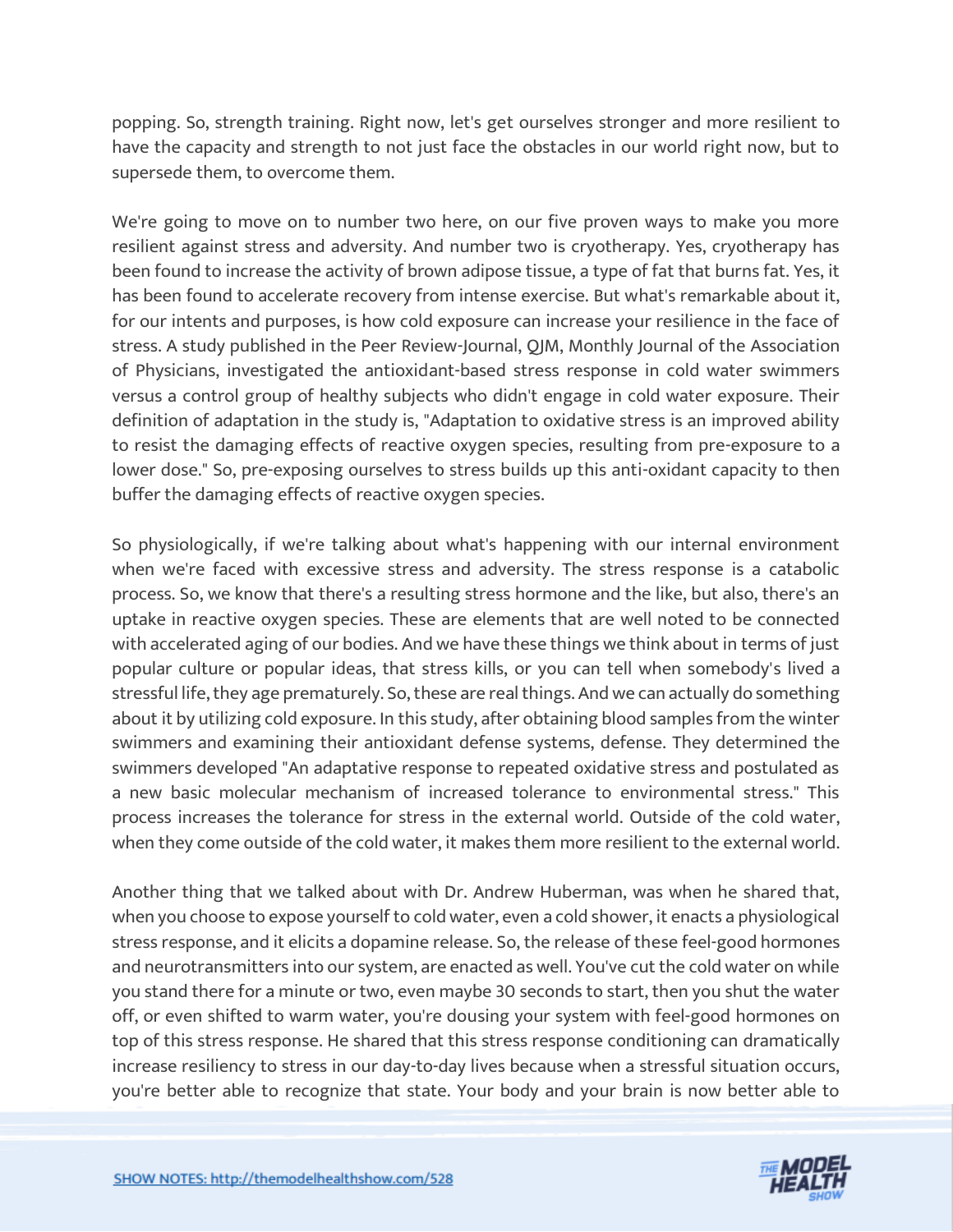recognize that stressful state. It's like, "Whoa, this is me feeling alert. I've been here before. I can handle this." In that cold exposure, you can extract a couple of different physiological benefits. In one way, you can relax into the moment with that cold water come on you, coming down on you in the form of a shower, or if we're doing a cold water... An ice bath, or getting ourselves into cold water, you can relax into that moment. You can control your breathing, and you can exercise your ability to stay calm under pressure.

Or you can do what seems like the exact opposite, you can white-knuckle the situation. You can express yourself however you want, to the fact that you don't like this, you don't like what's happening, and you can fight just a little bit longer, you can keep going just a little bit longer. And the fact that you don't like it doesn't deter you, it won't deter you. So again, there's two modalities we can step into this with, where we relax into the moment, we focus on our breathing, we exercise our ability to be calm under pressure, or we can just get into it and just fight for that extra moment because both approaches and everything in between will condition your body and brain to better adapt and persevere through stress.

Now, this is coming from Huberman Lab at Stanford University. And these things, again, we would think are sort of New Age or novel, but in reality, these are things that literally for thousands of years, humans have been utilizing cold thermogenesis or cryotherapy, cold exposure, for a variety of health reasons that are well established. Today, we're utilizing our conventional science to affirm what our ancestors have been doing for a long time. So, this is yet another way that we can, again, based on real peer-reviewed data, we can make ourselves more resilient to stress and adversity right now. And this is a low-cost implement. Again, you don't need a membership somewhere. You can just literally... The keywords here, he said, "When you choose it, it's different." I've had to take a cold shower when I was a kid because we didn't pay that bill. That's a whole different... That is just terrible. There's no part of me that was like, "I'm doing this, I'm... " When you choose psychologically when you choose to expose yourself to something that's so uncomfortable, man, that really, as the data shows, it helps to build resiliency. It's just like, "I've been here before."

And also, another part of that is the consistency of it, which could... Couple times a week, utilizing this practice. And so, we've got cold shower, but then, as he noted, you could switch to the warm at the end, if you like. We've got cold shower, we've got... This study was done on people who swim in cold weather. So, if you've got access to that, maybe a lake or something, maybe you got a pool and it's cold out in your neck of the woods right now. You could do some contrast therapy as well, where you go from the cold to the warm environment, maybe a cold exposure to a sauna, or cold exposure to a hot tub, all kinds of ways to enact some of these benefits. We've got cryotherapy chambers are really popping today.

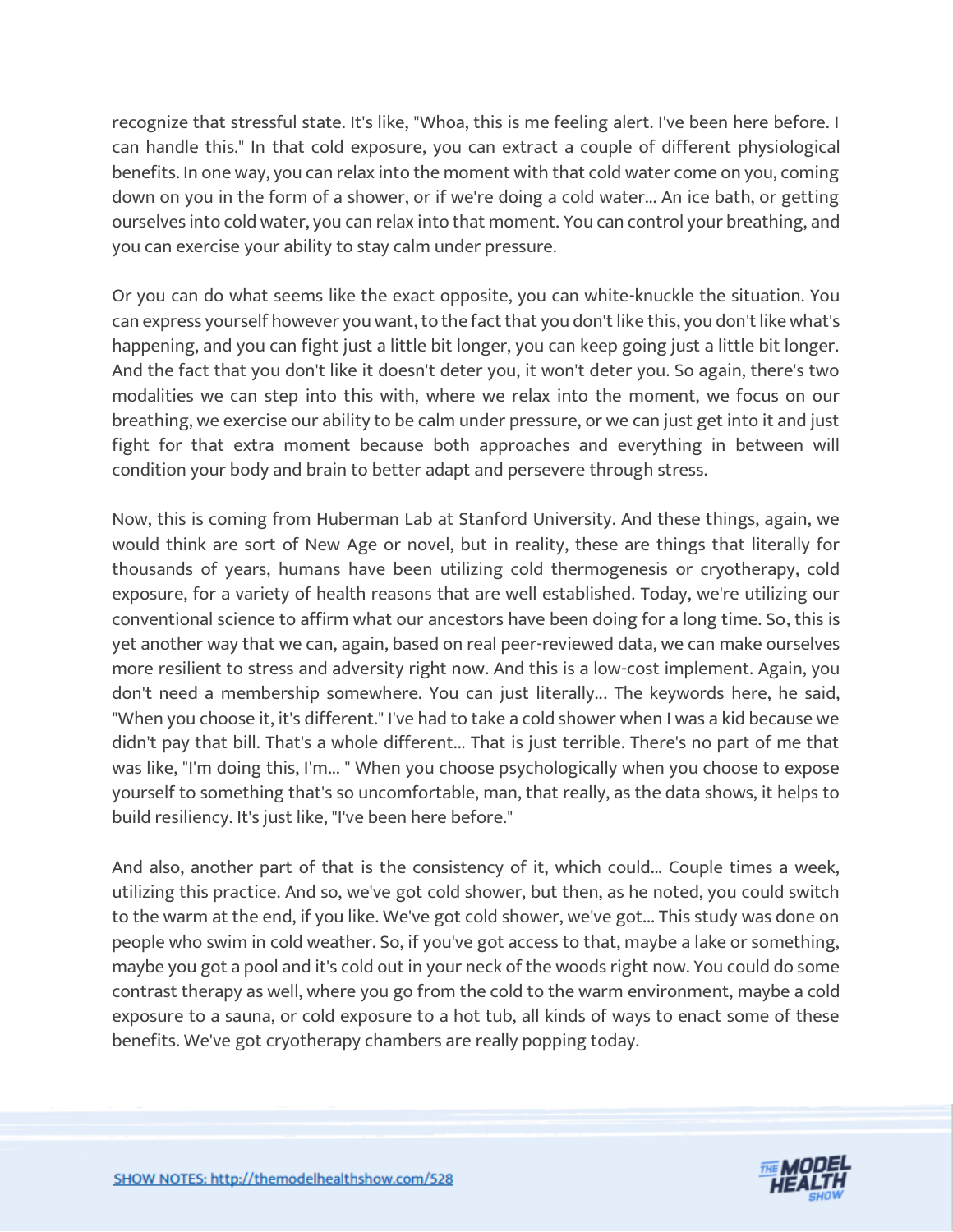Many of the most prestigious athletes are utilizing cold therapy in some form or another. It's really built into the fabric of a lot of sports organizations, and now they've got the cold tubs, the ice tubs for the athletes to utilize, cryotherapy chambers, whole-body cryo, utilizing a different type of technology. It's not water but using nitrogen to illicit this cold response. It's a different type of cold, but hey, we can extract some of these benefits from it. But specifically, pretty much a no-cost, low-cost advent for folks is utilizing that cold shower or some type of cold exposure, whole-body cold exposure couple of times a week can be one of these tools that we utilize to increase our resiliency.

Now, I mentioned in this one specifically, this also increases your body's production and mobilization of your brown fat, your brown adipose tissue. This is a type of fat that burns fat. This is a type of fat that literally increases your body's thermic rate or thermic expenditure, where you're burning more calories just doing what you always do, just living life. So, the body adapts in a really interesting way, to become stronger when we're exposed to cold. So again, these are five proven ways to make you more resilient against stress and adversity. Pick what you like. If you do a little bit of each of these, going to extract some major benefits. But maybe the cold isn't for you.

So, let's jump into number three, because number three, instead of cryotherapy, another beneficial implement can be thermotherapy. Whole-body thermotherapy has been utilized in various forms, radiant heat, sweat lodges, etc., for thousands of years, and places all over the world, for a variety of reasons, from hygiene to health, to social and even spiritual experiences. Now, a 2019 study titled Recovery from Sauna Bathing Favorably Modulates Cardiac Autonomic Nervous System. In this study, they state, "During the cooling down period from sauna bathing," so sauna bathing being getting your butt into a sauna. So, this could be a variety of different types of sauna. They've got saunas that are based on hot rocks, steambased saunas, we've got saunas that are based on infrared technology, so just getting yourself into a sauna where you're, "bathing," this sauna bathing, is just being in a sauna where you're breaking a sweat. So, "During the cooling down period from sauna bathing," so this is post, this is coming out of it, "Heart rate variability increased." This is good. Listen. "Heart rate variability increased, which indicates the dominant role of parasympathetic activity, and decreased sympathetic activity of cardiac autonomic nervous system."

So, when you're coming out of that sauna, which again, we're getting to that state where we're uncomfortable, where your mind might be telling you like, "It's getting hot in here," you start turning into Nelly, and instead, you're like, "Okay, just one more minute." Stay calm, relax, do my breathing. Yes, it's hot. It's hotter than a… It's hot in here, but I'm just going to finish my process. And when you step out of this uncomfortable structure, being in this hot condition in the sauna, your parasympathetic nervous system, these two things have a dualistic experience. The sympathetic, also known as the "fight or flight nervous system" is one of the things that's...

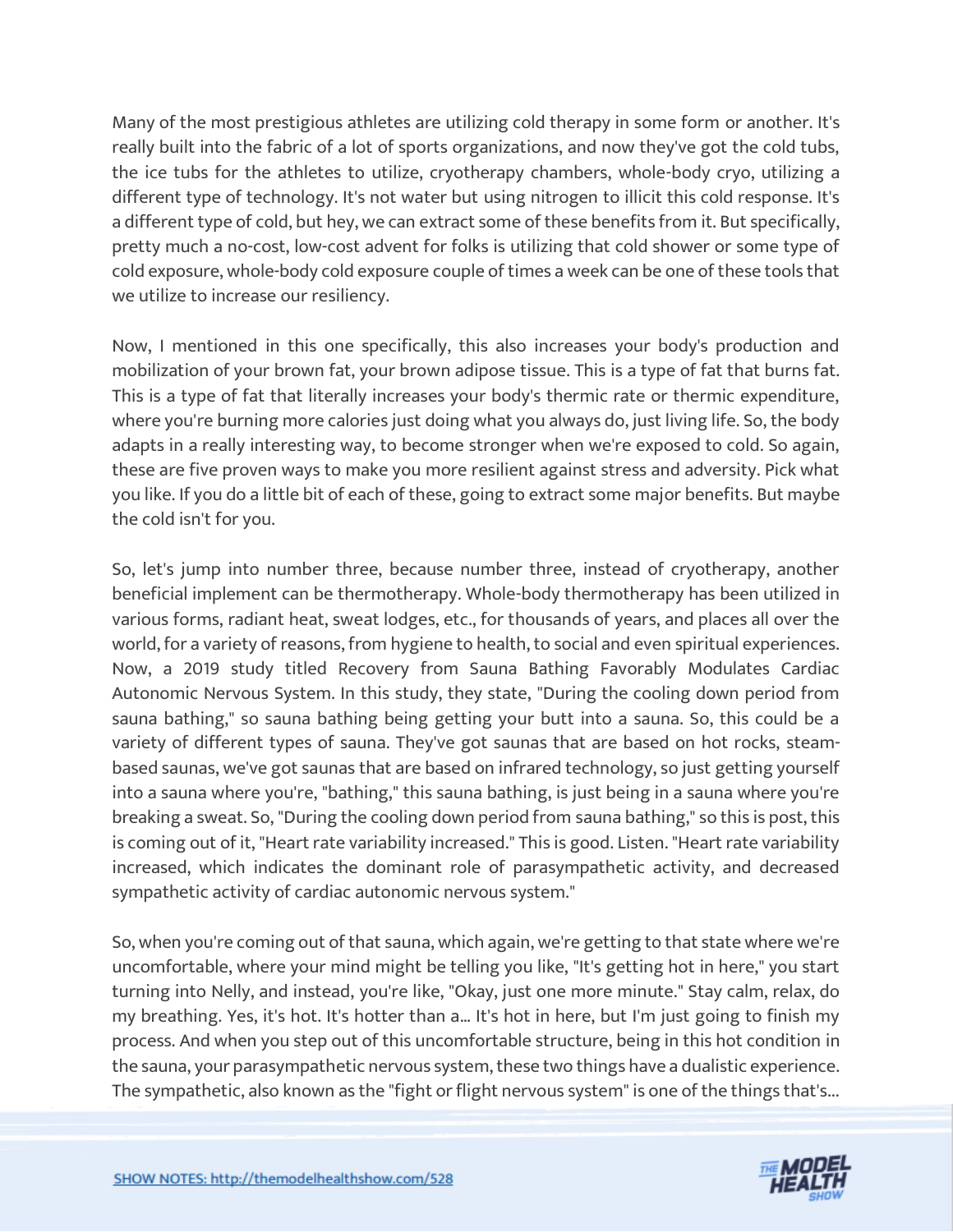It can run, and there's levels to it, by the way, but for a lot of folks today, they're just constantly running in that sympathetic tone, that sympathetic fight or flight, low-grade, worry and fear, and it's keeping this kind of catabolic state going. Whereas the other side and these are not on at the same time. It's one or the other, you're either sympathetic or you're parasympathetic. The parasympathetic, also known as the "rest and digest aspect of the nervous system," is enacting more of the anabolic processes of the body, the recovery, the tonifying hormones and neurotransmitters, those things that really help us in relaxation and recovery.

So, during the period after the sauna, we see this shift with the parasympathetic activity increasing, and decreasing activity of the sympathetic nervous system. And a brand-new study that literally was just published a few days ago in the peer review journal, Experimental Gerontology, reported some remarkable findings about saunas. The study details how sauna use mimics physiological and protective responses induced during exercise. That's pretty interesting. They also detail how repeated sauna use optimizes stress response via hormesis and heat shock proteins, how sauna use appears to reduce morbidity and mortality in a dosedependent manner, how frequent sauna use may protect against cardiovascular and neurodegenerative diseases, and how sauna use provides a means of preserving muscle mass.

That's pretty freaking... That's amazing. That's really amazing that exposing ourselves to heat enacts all of these properties ranging from, again, we're looking at how can this make us more resilient to stress, and them stating this optimizes stress response via hormesis, so that hormetic stressor, again, makes us better in that recovery period, all the way to protecting our muscle mass, which muscle mass is a protective force in and of itself for external intrusions. So, this is another tool that we can utilize to make ourselves more resilient to stress and adversity. And we can use this in a myriad of different ways, whether it's going to a local gym and utilizing the sauna, or there are places... There are many businesses that are just about saunas. You just go there and utilize their sauna. Some places that are like tanning places and they have saunas as well, like infrared saunas. So, there's a variety of different ways. Or you can make your own little sweat lodge. You can get creative and find a way to make it hot. It's supposed to be make it clap, I added hot. But you could find creative ways to make it hot.

So one of the things that we've actually done several times is getting a pot of water, I didn't know I would even talk about this, boiling a pot of water, putting it on something so that it's safe on the floor, maybe it's a paper bag, we usually use a Whole Foods bag or two, and put that hot pot of water, put a blanket over you and the hot pot of water. Alright? It's going to get hot in there. Nice big blanket, and just sit there, sweat it out. So that's a little bit of a DIY do-it-yourself version of a sauna, but this is, again, we're finding ways to give ourselves these beneficial stressors that then make us stronger in the external environment. And the big key here is what's happening with our psychology, as we're going through these things, realizing

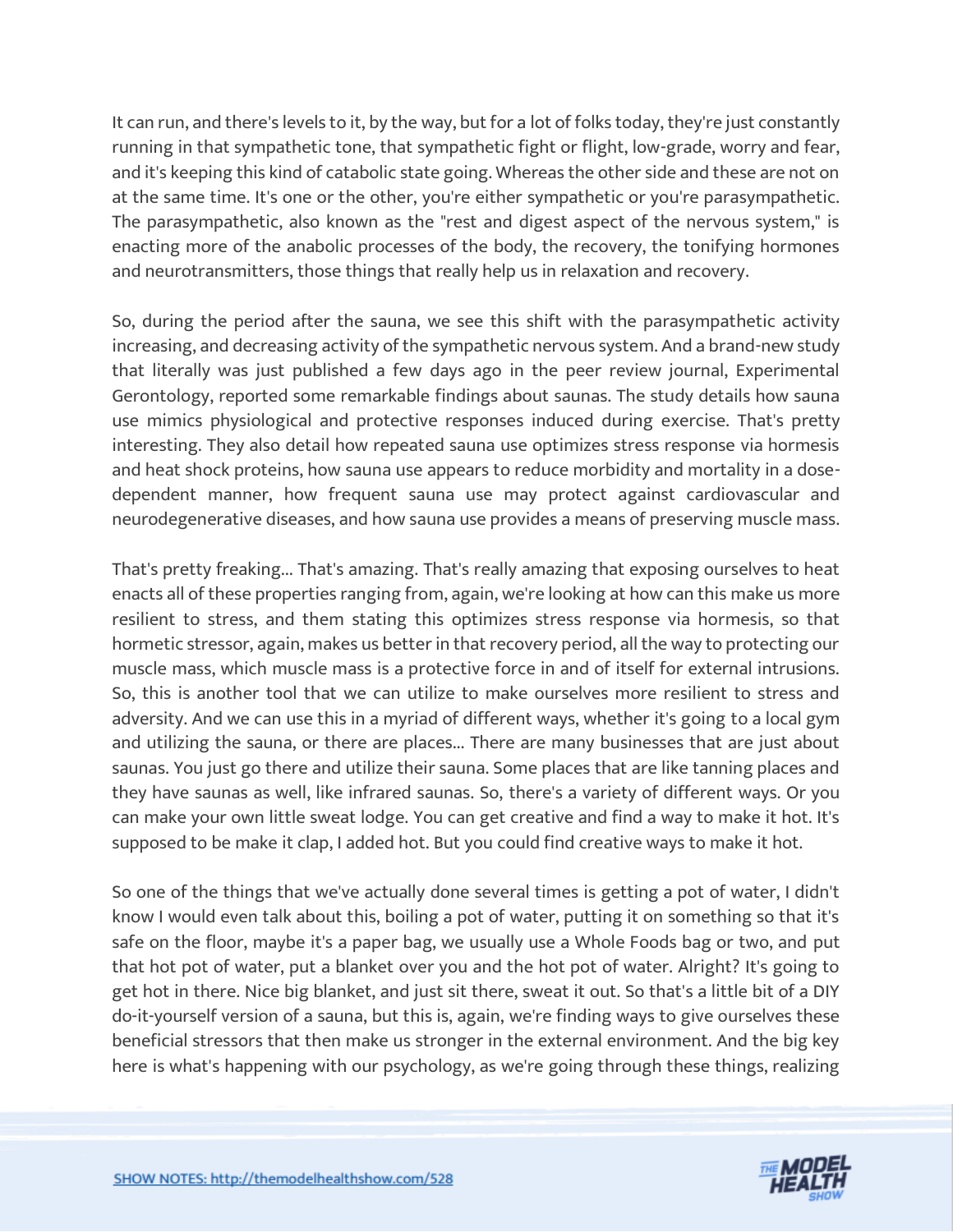we're strong enough to overcome these stressors and, or being able to maintain a sense of peace and calm through the stress experience.

Now, we cannot do a masterclass on stress, resilience, on the resilience against adversity without talking about a nutritive component. So, I'm just sliding this in here. But I want you to know this is according to data published in the Journal of Nutrition and Food Sciences. Both emotional and physical stress may affect a person's... This is the big player when it comes to antioxidant vitamins that help our bodies to be more resilient to stress. They said both emotional and physical stress may affect a person's vitamin C status. It can increase the requirement for vitamin C to maintain normal blood levels when exposed to emotional, again, emotional and physical stress. When stress depletes vitamin C levels in the body, it reduces the body's resistance to infection and disease, and increases the likelihood of further stress, getting into that vicious circle. When vitamin C intake is increased, the harmful effects of the stress hormones are reduced, and the body's ability to cope with the stress response improves. These are basic things. But yet, these are not things that are being promoted nowhere near the degree that they should be in popular culture right now. This is an essential nutrient and the most critical vitamin in our body's stress response.

In fact, within that, they noted a randomized double-blind placebo-controlled trial on looking at psychological stress of public speaking and concluded that those who received vitamin C supplementation experienced less stage fright and showed a faster recovery of cortisol levels, indicating that the adrenal glands which produce cortisol were functioning better. So, it's helping the body to adapt to the psychological stress and recover faster when utilizing vitamin C. Now, here's the key. We have to be proactive with it. When you know stress is ahead, like times like now, it's probably a good idea to increase your intake of vitamin C.

Now, the biggest thing here, and this is where so many people get messed up, the type of vitamin C matters. It's not just one thing. There are multiple types of vitamin C. And oftentimes, folks are thinking about synthetic forms of vitamin Cs. Little vitamin C packets here or there at the gas station, whatever. Where is it coming from? Is it synthetic, or is it a botanical source of vitamin C? Because one of the most stressful responses to look at how effective different types of vitamin C are, smoking is an incredibly stressful event for the body, in a study published in the Journal of Cardiology had 20 smokers consume Camu Camu berry, the highest source of botanical vitamin C ever discovered, had them take it daily over the course of a oneweek study, and it led to significantly lowered oxidative stress and inflammatory biomarkers, like C-reactive protein, for example.

And what's more, they were going up against a placebo group who received an ordinary synthetic vitamin C supplement, and there were no changes in their biomarkers. Camu Camu berry significantly lowered the oxidative stress and inflammatory biomarkers. No changes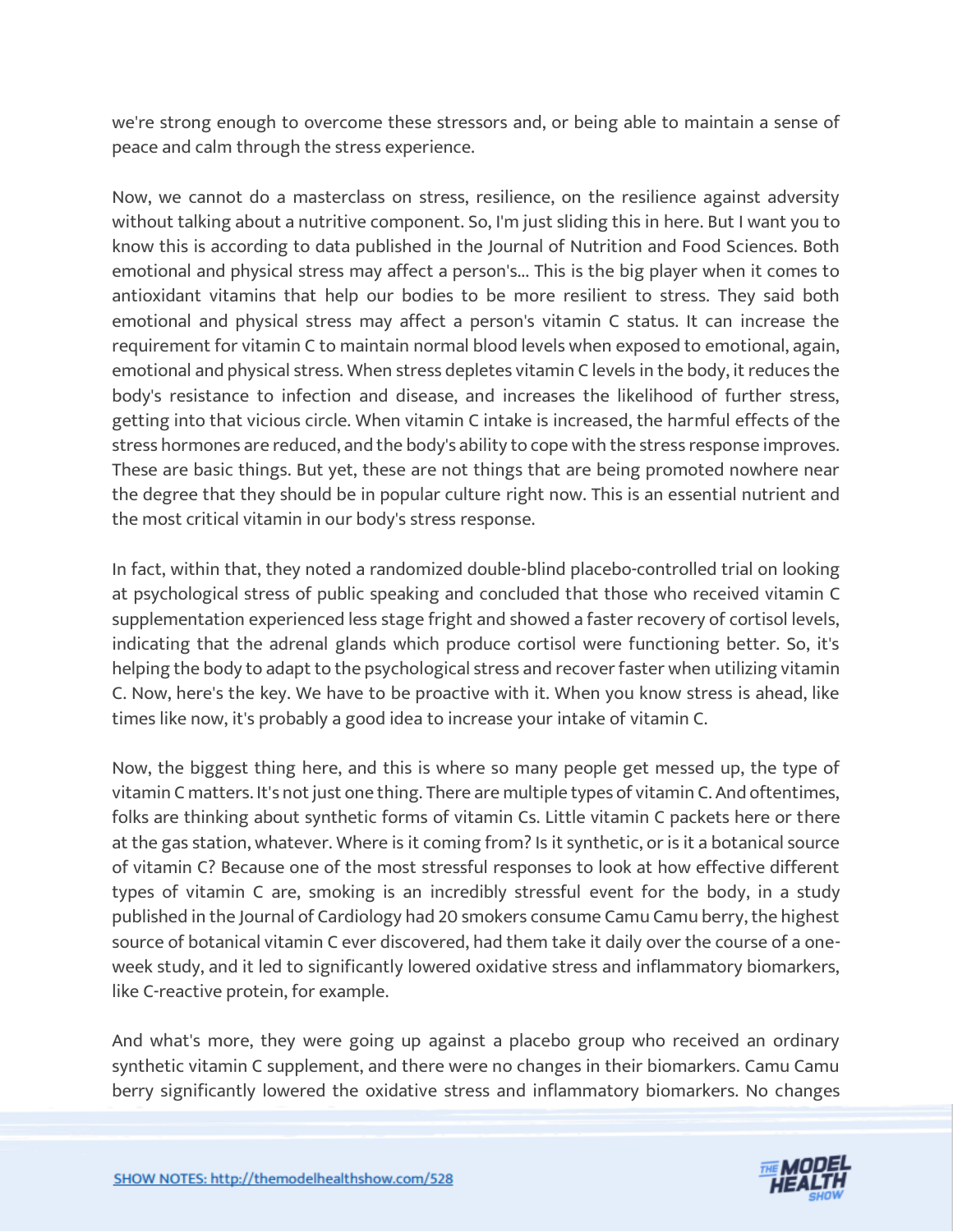with the synthetic vitamin C. Camu Camu berry is, again, the highest botanical source of vitamin C. Just under a teaspoon provides about 700% of your RDA. Camu Camu berry. Number two is amla berry. And then acerola cherry. These are three of my all-time favorite things for years. This is facts. For years, I would go to different companies and get each of these. These are three of my favorite things. Finally, and I got to talk to them about this. I don't know if they've just been listening to the model health show and they were like putting a formula together, but this company is just world-class, they're doing stuff the right way. Integrity at the highest level, organic and they put all three of these together in their essential C formula. My three favorite vitamin C sources, Camu Camu berry, amla berry, and acerola cherry. Go to paleovalley.com/model.

That's P-A-L-E-O-V-A-L-L-E-Y.com/model, you're going to get 15% off their amazing essential C formula. Got to check it out, also their snacks are incredible. Their turmeric complex as well, so many great things. Paleovalley.com/model, vitamin C is essential right now, if we're going to be resilient, this is not a joke. We have to make sure we're getting this vitamin C need met, you need to be proactive with it. Alright, so that's that nutritive component, now we're going to move on in our list here, we're at number four on our list of five proven ways to make you more resilient against stress and adversity, and this brings us back to the fact that stress and adversity can be so impactful in how it elicits negative emotional states. Excessive stress can put us into cycles of depression or anxiety, and these states can make it difficult for us to face the stress, to face the adversity, and to rise above it. It's not that those states, these emotional and mental states are bad, but they can make it more difficult to rise above and to conquer a particular adversity. A major tool in being more resilient in the face of stress and adversity and being able to more gracefully create a buffer against their debilitating effects in the first place.

This is where a tool like number four, meditation is so valuable. A recent study published in Experimental Biology demonstrated that even a single session of mindfulness meditation can significantly reduce anxiety. People with anxiety demonstrated reduced stress on their arteries, they were actually looking at the stress on their arteries after a one-hour introductory session of mindfulness meditation. And scientists at Harvard University published new research affirming that meditation can dramatically reduce symptoms of depression and even... Listen to this, change the physical make-up of the brain. It's literally changing the physical make-up of the brain of these test subjects. Meditation, how is it able to do this, how is it able to have these effects? It's far more powerful than we realize because meditation can literally shift your genetic expression. A recent report published in Frontiers in Immunology found that meditation can actually down-regulate genes that are associated with inflammation. So, we know that meditation is a powerful epigenetic influence, it has the ability to affect the expression of our various genes. Alright. Now, we existed in a time, we still are still hasn't completely changed yet, where we were being indoctrinated with this belief that our genes control our fate. If we have a gene for a certain fill in the blank thing, even though

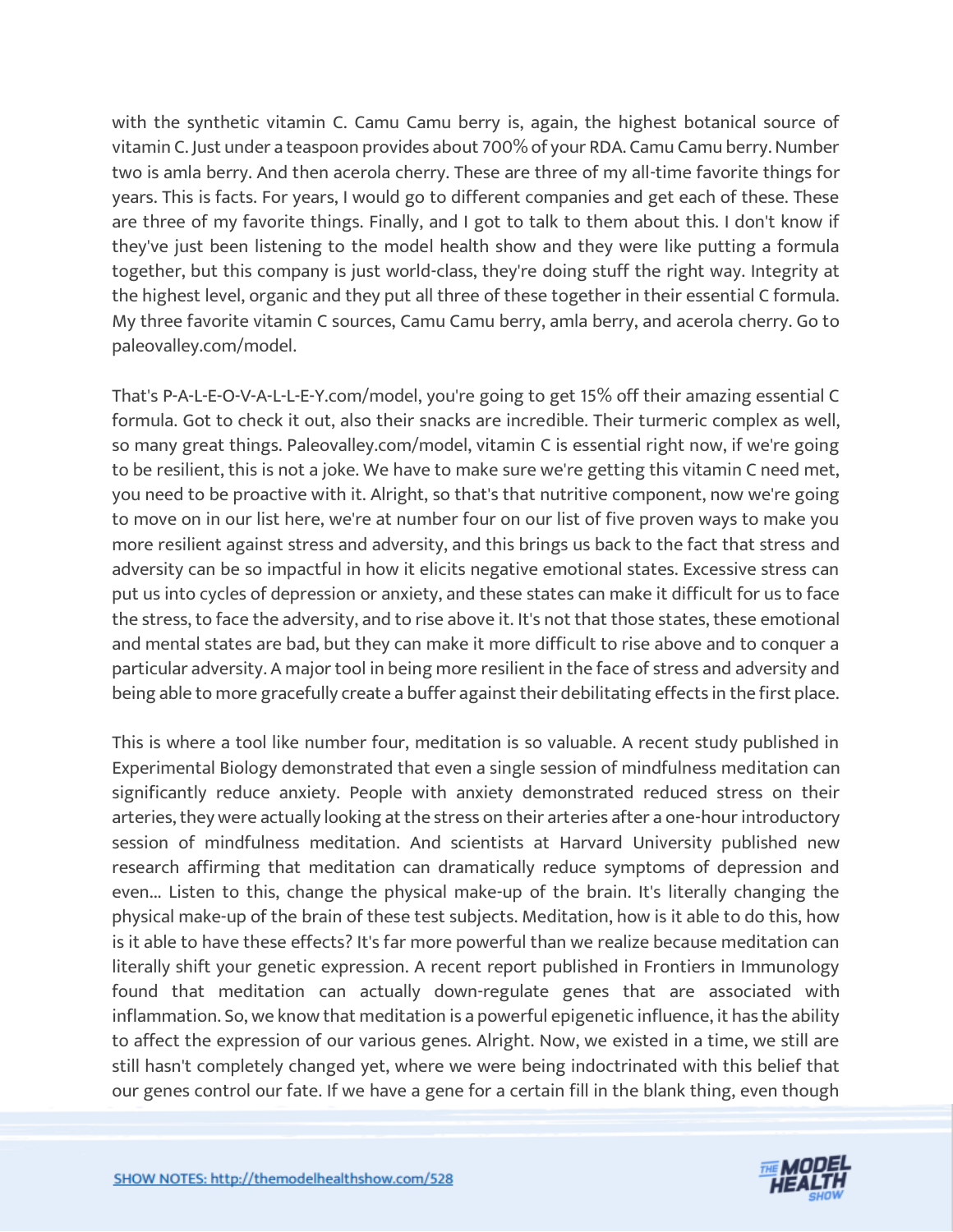we are not even close, we are not even close to understanding our genes right now. You have a gene for a certain thing, you're going to have that thing. It's in your cards, it's in your genetic cards, whereas today, you know that the leading science is epigenetics, and we understand that with the human genome project finding we have somewhere in the ballpark from that particular project, 22,000 genes collectively as humans. Why are we also different with a variety of appearances and health and functionality is because we can have these collective 22,000 genes, but then we can have combinations of millions, tens of millions of billions of combinations of expressions of genes.

So, one particular gene can have thousands of different expressions of itself, then you combine that with the thousands of different genes that you have, then now we get into the domain where there are millions of different outcomes for you physically, mentally, everything about you. The epigenetic controllers are where we're really at right now, one of the most powerful is meditation. Now, the question should be why on a very practical level, why is meditation so effective in the face of stress and adversity in our world right now? Well, there is something really remarkable about us that we really can't even articulate, we can't even really put words to, but you know that our brains are always firing off a lot of these thoughts, there's always a lot of inner chatter going on usually about stuff going on in our lives, fears, concerns, aspirations. Whatever the case might be, just narration, there's this voice that's always chitter, chatter, chitty, chitty, chat, chat, and there can be multiple voices, alright, straight up conversation, ping pong going on in there.

And if you're to tell somebody this, which this is an experience for every human being, you could get locked up, alright, but the reality is, this is how the mind works, and with this going on, which is not that this is a bad thing. This is really a functionality of our evolution to help us to make sense of things, this narration helps us to feel comfortable with the things that we're exposed to, because just seeing something as it is, based on the way that we are conditioned as a society, it could be very uncomfortable. This inner dialogue helps us to extend ourselves basically so that everything is about us, it's helping us to relate to all these things in a context that makes us comfortable, it's this thing that we've evolved to have. Now we can dive in and talk more about that, but the most important thing for us to really understand is that even though this inner dialogue is taking place, which especially today, it can be ripe with a lot of fear, a lot of negativities, a lot of anger, a lot of... You know, fill in the blank.

When we can realize that this dialogue is taking place, but who is listening to the dialogue? Once you can realize that there is a presence that's listening to that inner chatter, and you can make that break and really realize who you are and this beautiful, untouchable thing about yourself, it starts to create a sense of peace and awareness in a space that's already there, but you just become aware of it, and through this process of meditation that space begins to grow. And so, your sense of peace and presence and the awareness that's often, again, it's narrated

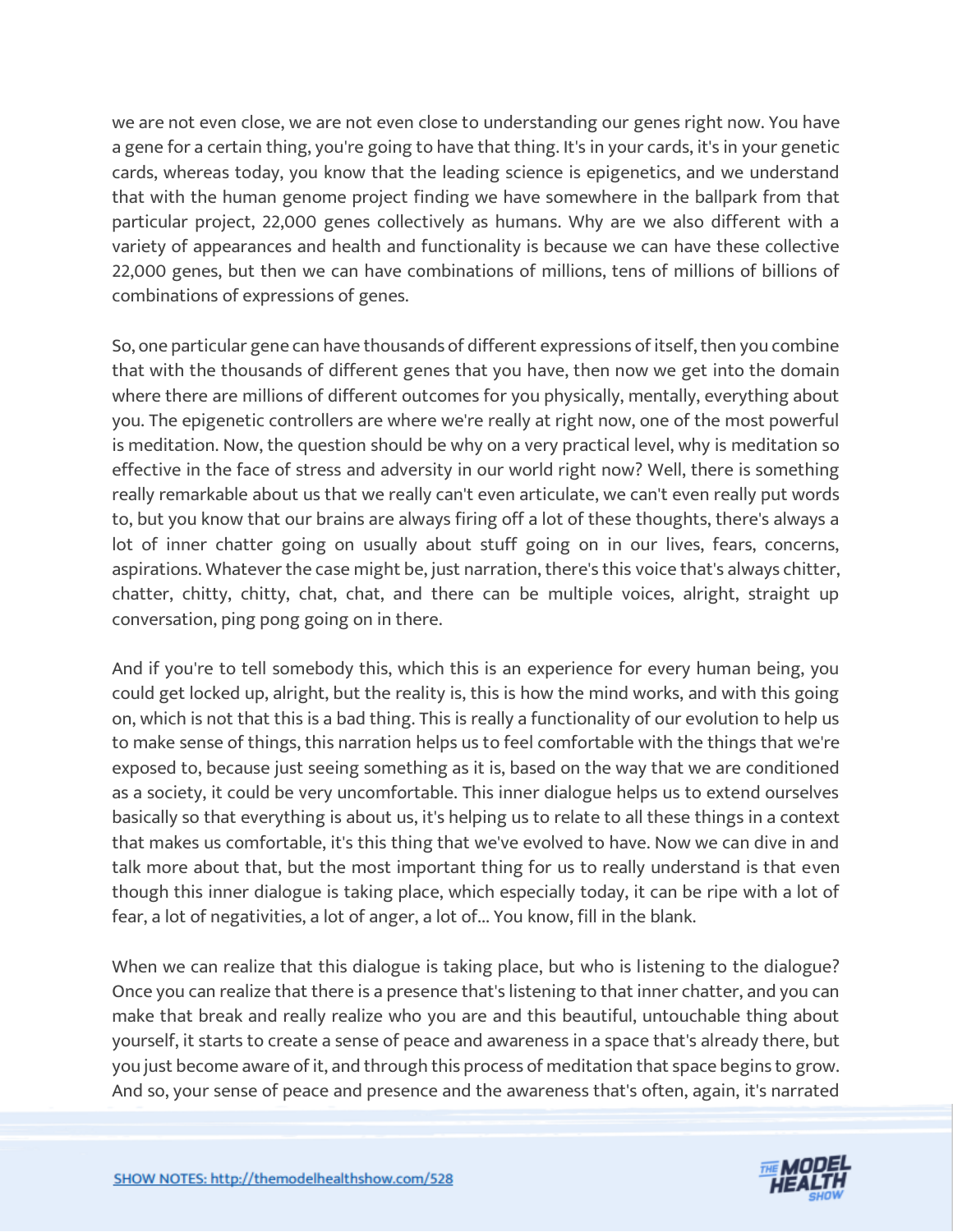by this voice in accordance to what's happening out there, it no longer controls you, it no longer defines you. Now, even the greats can fall in tune and believe that they're that voice, even after practice, it's not about being perfect. But creating a practice of meditation helps expand that inner world, that inner peace, so that you can better respond in a manner that you choose, rather than being at the mercy of the reaction of the world around you.

So, this is a valuable tool in many ways, and I like to couple this also with breathwork, that can be another entry point. And again, this is a science-backed gateway into meditative states and creating adaptations to stress themselves. So, breathing strategies, box breathing, just control, intentionally controlling what's happening with your physiology. So, breathing in for five seconds, holding that breath in deeply for five seconds. Breathing out for five seconds, getting all the air out of your body and holding the air out for five seconds, and then breathing in for five seconds, and doing that process over and over. So, we've got a box, it's five seconds, four times, each side is five times, five seconds, or it can be four seconds, or it could be eight seconds. So, box breathing, and also the Breath of Fire, which we've talked about with multiple experts here on The Model House Show which, it's a tool that my incredible, wise mother-inlaw gave me with her being a savant, a teacher of meditation, an example of the beauty that it can behold, giving me this tool.

This was probably, this has got to be 15 years ago. 15, 14 years ago, but the... It has many names for it chaotic breathing, Breath of Fire, but breathing in deeply and out deeply, rapidly. You can have different paces, whatever the case might be. This immediately starts to shift the oxygen transport in your body, carbon dioxide builds up and then getting pushed out, so all these different physiological changes happen. It's a stress, it's a controlled stress that we are enacting, and then maybe you do 50 breaths or 90 breaths, or you do it for two minutes or whatever the case might be, and then just sit. Just sit, you're going to find that your body is going right into a more relaxed state after completing that intensity of the breathing. So, again, many different forms of meditation, breathwork to utilize, there's everything from with meditation, transcendental meditation to mindfulness meditation to guided meditations to...

You name it, there's so many different forms of meditation, but the most important thing is, are you utilizing it to build up that real force field, that real strength, the real inner knowing, and peace so that you are more resilient against stress and adversity today? We're at number five on our list of five proven ways to make you more resilient against stress and adversity. Number five, this transitions right from the meditation, which is something from the Dalai Lama. The Dalai Lama said, "Sleep is the best meditation." The Dalai Lama, alright, he might know a thing or two about meditation, he says sleep is the best meditation. Sleep deprivation, on the other side, literally alters your brain function in a way that reduces your ability to adapt to stress, and actually sensitizes your brain to even more stress. So, this is the opposite of what exercise can do, which sensitizes your brain to pleasure. When we are sleep-deprived, it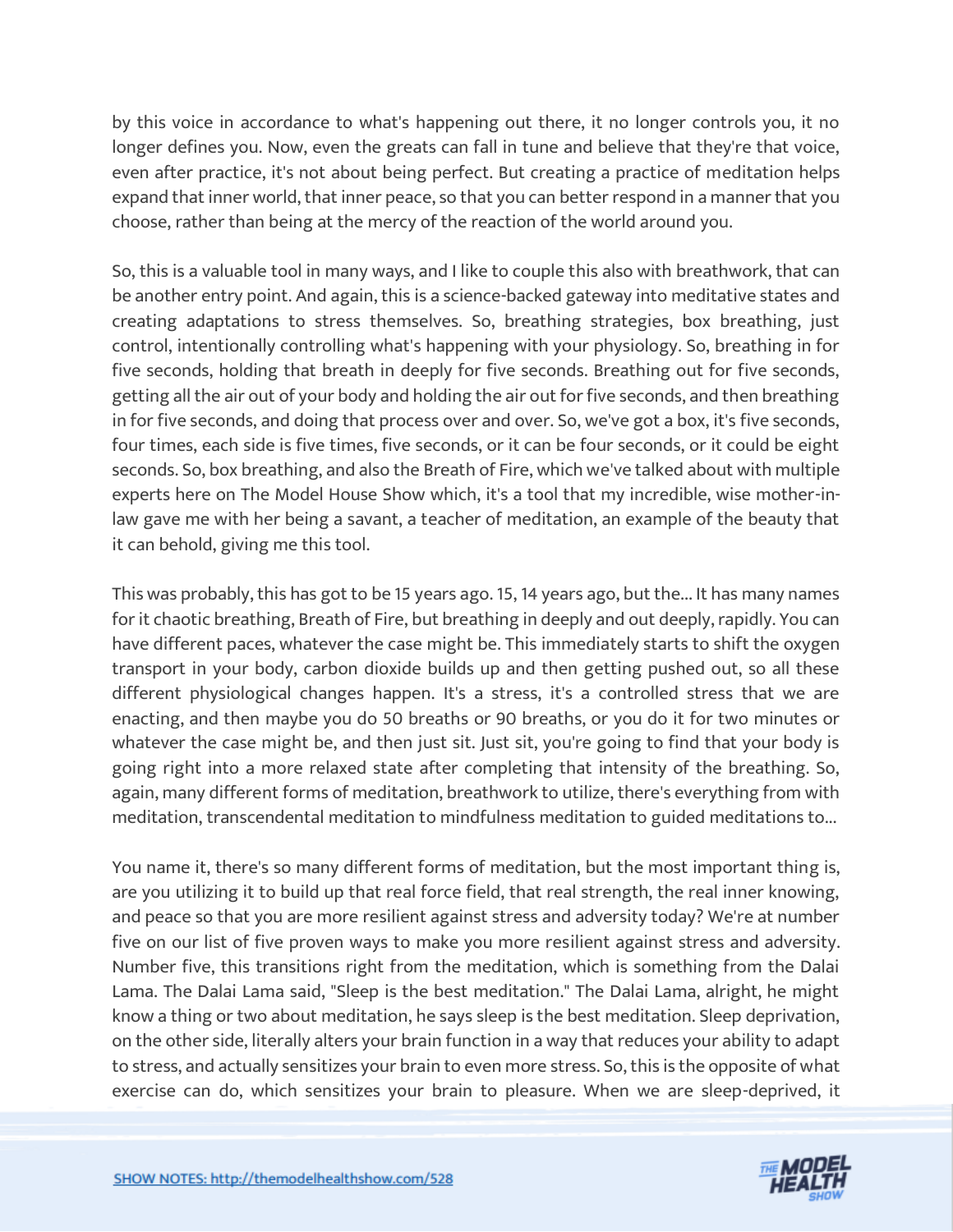sensitizes our brain to more stress, or fear, or anxiety, or fill in the blank. A study published in the Journal of Sleep found that sleep loss amplifies the negative emotive effects of disruptive events. It makes it worse, while, and this is crazy right here, while reducing the positive effect of goal-enhancing events, so when something good happens, you don't like it as much when you're sleep-deprived.

Now, this is crazy and amazing, but we know these things inherently, because sleep controls so much about us, about our biochemistry, about our temperament. It is a major... It controls our immune system, the list goes on and on and on, but here's the practicality of it. We're getting down to literally this decreases your ability to be resilient against adversity, to be resilient against stress. You're putting yourself... You're handicapping yourself coming into it. To take this one step further, researchers at UC Berkeley did some brain imaging, they actually looked at what's going on in a sleep-deprived brain versus when it's well-rested and they determined that a short amount of sleep, just 24 hours, was enough to dramatically decrease the activity in the executive part of the brain. This is the part of your brain responsible for social control, for distinguishing between right and wrong, for forethought, for monitoring and being a rational determination of emotional responses, so helping basically to be the adult in the room. Alright. And that part of the brain, the activity plummets, and what couples with that is they found that there was a dramatic increase in activity in the amygdala. This is a part of the brain more responsible for emotional-based responses for... It's concerned about survival of self.

So, this can be pretty problematic as far as if we're talking about being resilient to stress and adversity, when our more human part of our brain is shutting down and the more primitive aspects of ourselves are turning on, it can just exacerbate, as the study mentioned, published in The Journal of Sleep, it can make negative things far worse. It can amplify negative events and also the good that's taking place in the world, which there's a lot of good going on. It can dramatically diminish our ability to even acknowledge that stuff. So pretty remarkable things that we can do today looking at the brain itself and getting a peek, but these all boil down to very fundamental tenets of human health, so we need to really optimize our sleep right now, give our sleep some respect so we can show up, be our best self, be resilient. And this is never about being 100% perfect. It's not about that. It's simply about putting our intention and taking steps in the direction of optimizing our sleep.

There's a wonderful book on optimizing sleep called Sleep Smarter and it's by this guy Shawn Stevenson and I heard he's cool, he's a good guy. It's an international bestseller. Get to share this with you guys, we just signed a deal for the Mongolian translation. Shout out to everybody in Mongolia. Apparently, it seems they want it. Sleep Smarter is now foreign publisher. This is our 21st foreign publication for Sleep Smarter. Very, very grateful for that. And it's 21 clinically proven strategies to optimize our sleep, and when it really boils down to it, there are some

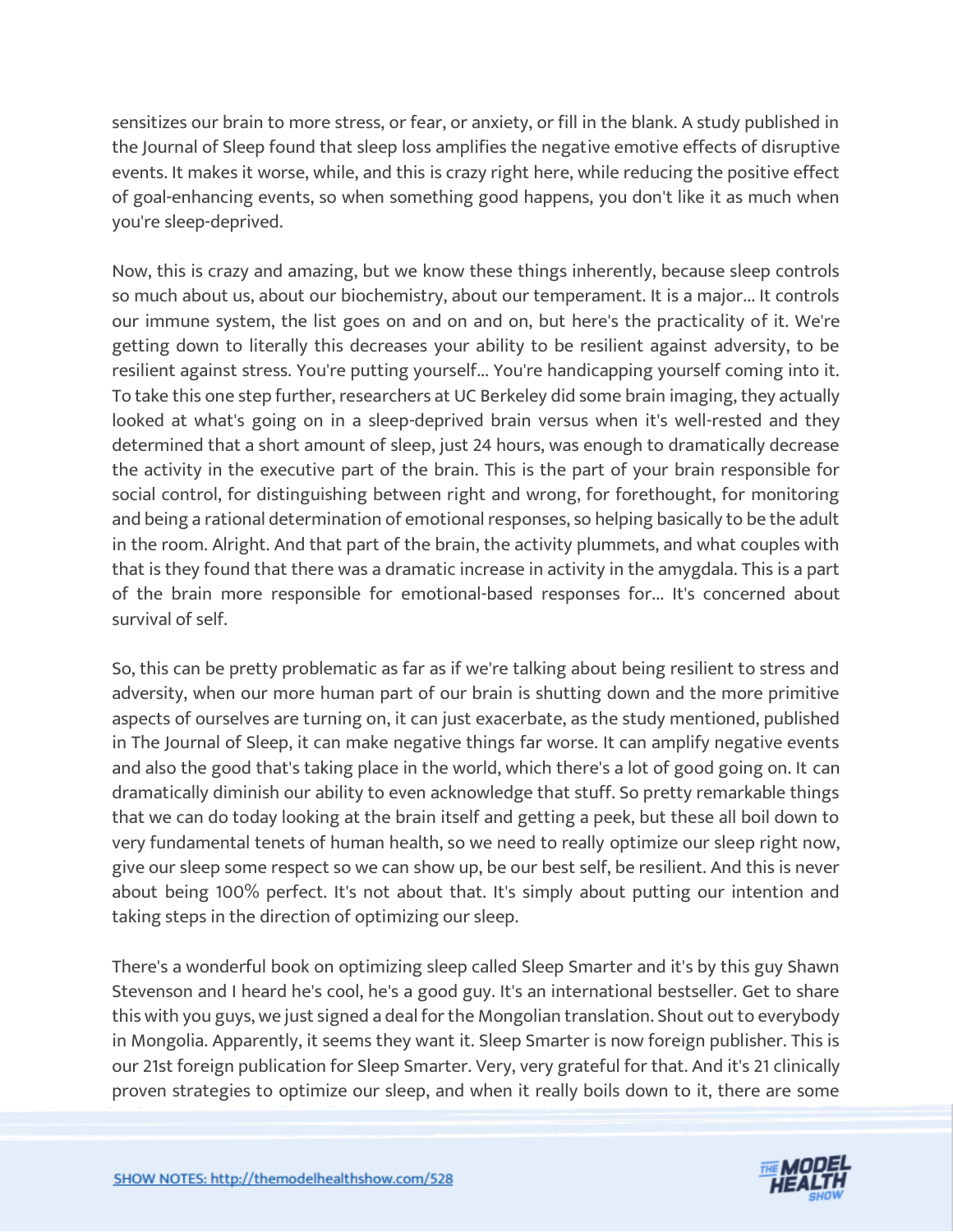very simple things that we can do to optimize our sleep. Obviously, light exposure in the morning is going to be just setting that cortisol rhythm, and also our exposure to light in the evenings has really gummed up our circadian clocks. So, we've got these clock genes, which is where some of the most leading-edge signs that we have now that are regulating these clocks based on the time of day can really throw these things off and we're producing stressful chemicals in the evening when we're not supposed to and we're not producing enough in the morning, so reducing our light exposure in the evening, getting some sun exposure in the morning...

Basic tenets like having a cool environment because the body in the evening, no matter where you are in the world, whether you live in a place where it's 110 during the day, at night, even if the temperature is still hot, it's still going to drop. It might go from 110 to 100, but everywhere on planet Earth in the evening, it's cooler than during the day. So, your body is synced up with that through our evolution, so today if it has to work hard to try to cool itself down when it gets dark outside, there's a natural decrease in our body's core temperature to facilitate sleep, to facilitate the release of sleep-related hormones and neurotransmitters is all linked together. So having a cool environment, these are some of the basic tenets and we get, dig in more to the science with those things. Good sleep nutrients. Yeah. So, Sleep Smarter is a great resource for that. Of course, we've got multiple episodes in the Model Health Show you can check out for more insight and advice on optimizing your sleep, but these are the five things, these are five things clinically proven to make you more resilient against stress and adversity.

And lastly, to close things out, I want you to make a mental shift when it comes to your belief about stress. This is thanks in part to the work of Kelly McGonigal, health psychologist. We mentioned her earlier in the context of exercise. She has one of the most popular TED Talks ever, I think it might be in the top 10 of all time, in talking about how our perception of stress is one of the greatest determinants, if not the greatest determinant, on how stress affects us. So, test subjects being exposed to the same stressors, the ones who believe that the stress is making them stronger, the stress makes them stronger, the stress response is healthier, more adaptive versus the folks who believe that the stress is breaking them down, is terrible and so it is. They see that happen clinically. So having a shift in your mindset about stress that, "Hey, this is all making me stronger, this is making me more resilient. These things that are going on in the world, they have no idea how strong they're making me." So really taking on that mantle and also this is a time where one of the greatest stress reducers, a little bonus here, is connecting with community. Talk with people that you trust and have conversations, express yourself. It's such a great stress reducer and stress modulator when we're able to express ourselves, share our voice, and to be embraced and acknowledged.

So, this is a great time to take advantage of these things and to remember how powerful you are because every stressful event you've been through, you're still here. This is a great time to